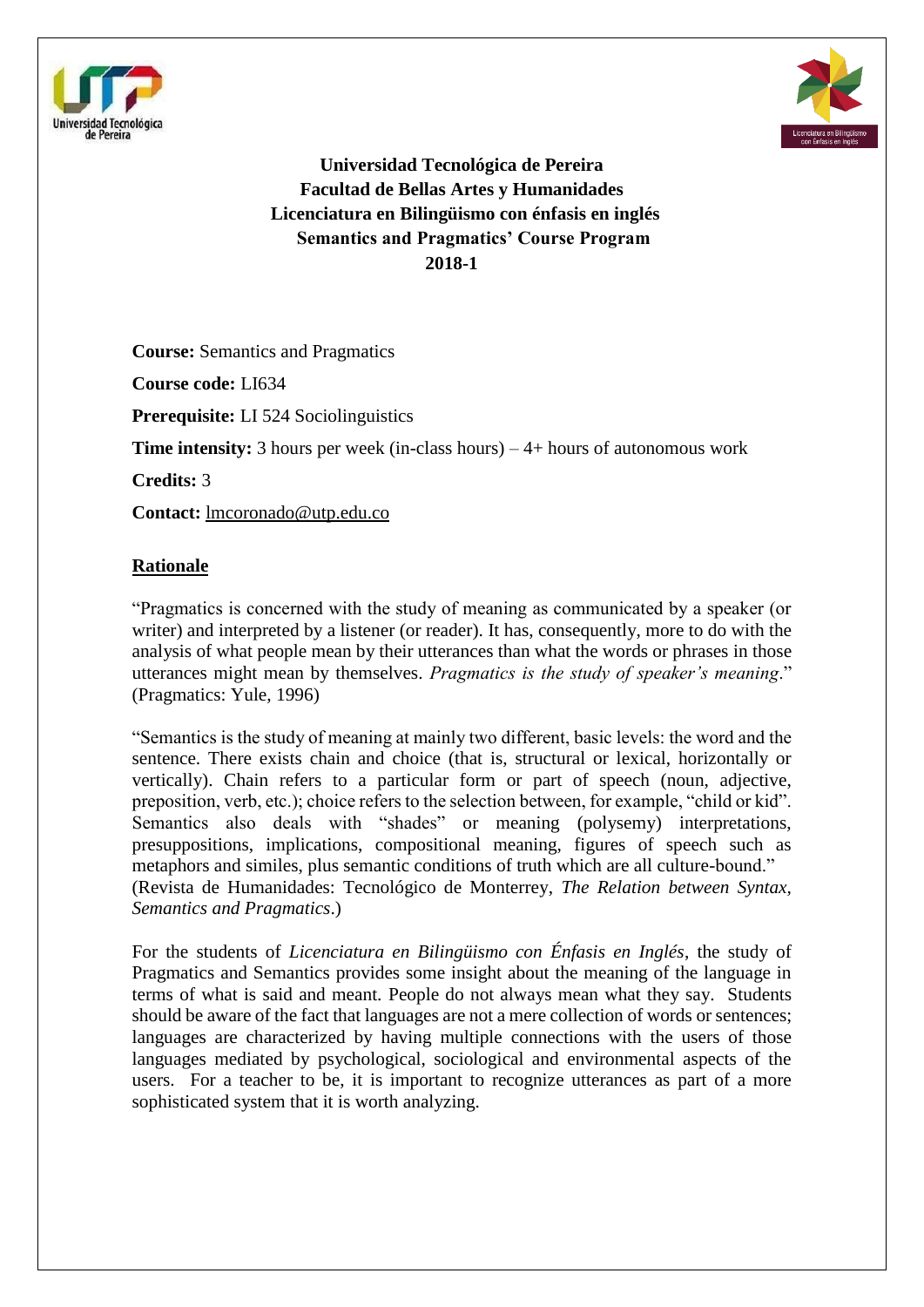

#### **Objectives**



This course introduces students to the terminology of pragmatics. Students in this course will:

- Gain familiarity with some literature and terminology of pragmatics.
- Examine the semantic and pragmatic dimensions of meaning in language.
- Explore how people manipulate language to convey different types of meaning.

#### **General Competences**

Upon completion of this course students will be able to:

- Understand and interpret theories, concepts, examples related to the subject matter.
- Relate and activate their previous knowledge developed in both their L1 and L2 to analyze the implicit meaning and intentions of utterances in both languages.
- Analyze samples of language by means of identifying the context, relation amongst participants, co-text, references and other issues related to Pragmatics.
- Develop the ability to describe, theorize and explain a pragmatic phenomenon taken from real communicative situations and interactions in English or Spanish.
- Propose the inclusion of pragmatics phenomena in educational settings to enhance the development of a foreign language.
- Raise awareness of the relation between pragmatics and the intercultural competence in language education.

### **Specific competences**

#### *Knowledge*

- Interpret and analyze texts related to semantics and pragmatics by extracting main and specific ideas from propositions, paragraphs and chapters of complex contents.
- Identify argumentations and examples, counterexamples and demonstrations that lead to the appropriate inference of meaning in a text.
- Differentiate the concepts of semantics and pragmatics and their application to their field of study.
- Evaluate, in general terms, the actual state of development of the pragmatic and intercultural competence in bilingual education in the country.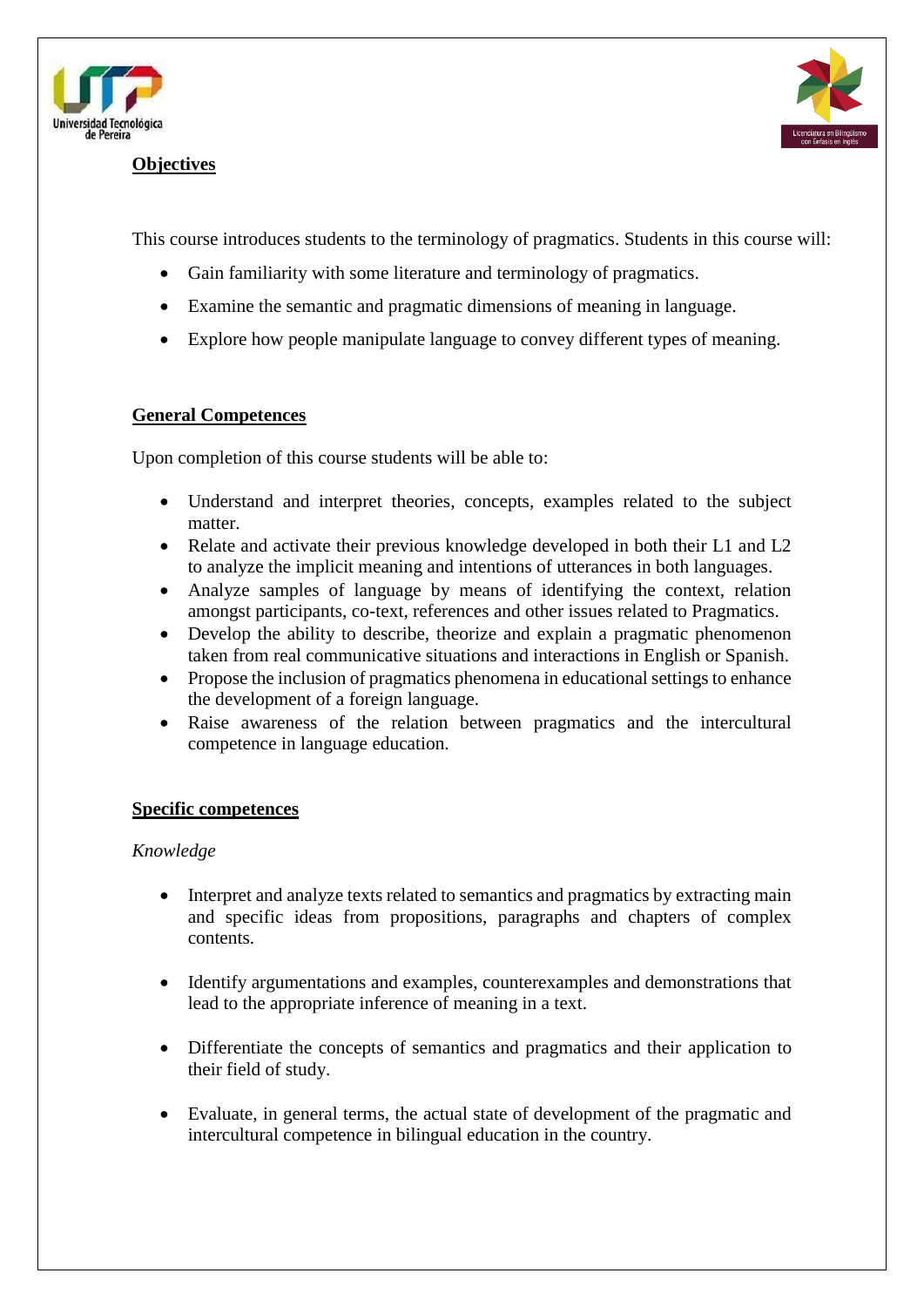

*Skills*



- Demonstrate hypotheses, explain why, how and what for in different discussions around theoretical issues.
- Present examples and counterexamples of a particular theoretical issue.
- Articulate concepts from other subjects to develop and support a particular point.
- Design lessons that include theoretical phenomena related to pragmatics.
- Write clear, detailed and well-supported academic texts to explain and describe a particular phenomenon.

# **General Language Competences**

- Use appropriate academic language (including specialized jargon) in both oral and written communication.
- Formulate thought-provoking questions accurately and coherently to initiate discussions on a particular topic related to the subject matter.
- Listen and identify general and specific information from different sources of input. I.e. videos, podcasts, live conversations, tape scripts, etc.
- Write complex sentences and well-structured texts of different types: descriptive, explanatory and argumentative.

# **Specific Language Abilities**

# **Listening:**

- Specify how bias and prejudice may affect the impact of a spoken Message
- Demonstrate an awareness of personal, ideological, and emotional biases.
- Identify the logical characteristics of an argument.
- Identify the emotional characteristics of an argument.

# **Oral Production:**

- Effectively employ a moderate range of colloquialisms, idiomatic expressions, professional jargon and registers in routine conversational exchanges.
- Deliver a prepared talk with sufficient accuracy and fluency that hearers are able to understand with a minimum of difficulty.
- Communicate personal viewpoints and attitudes as well as information content concerning topics of interest.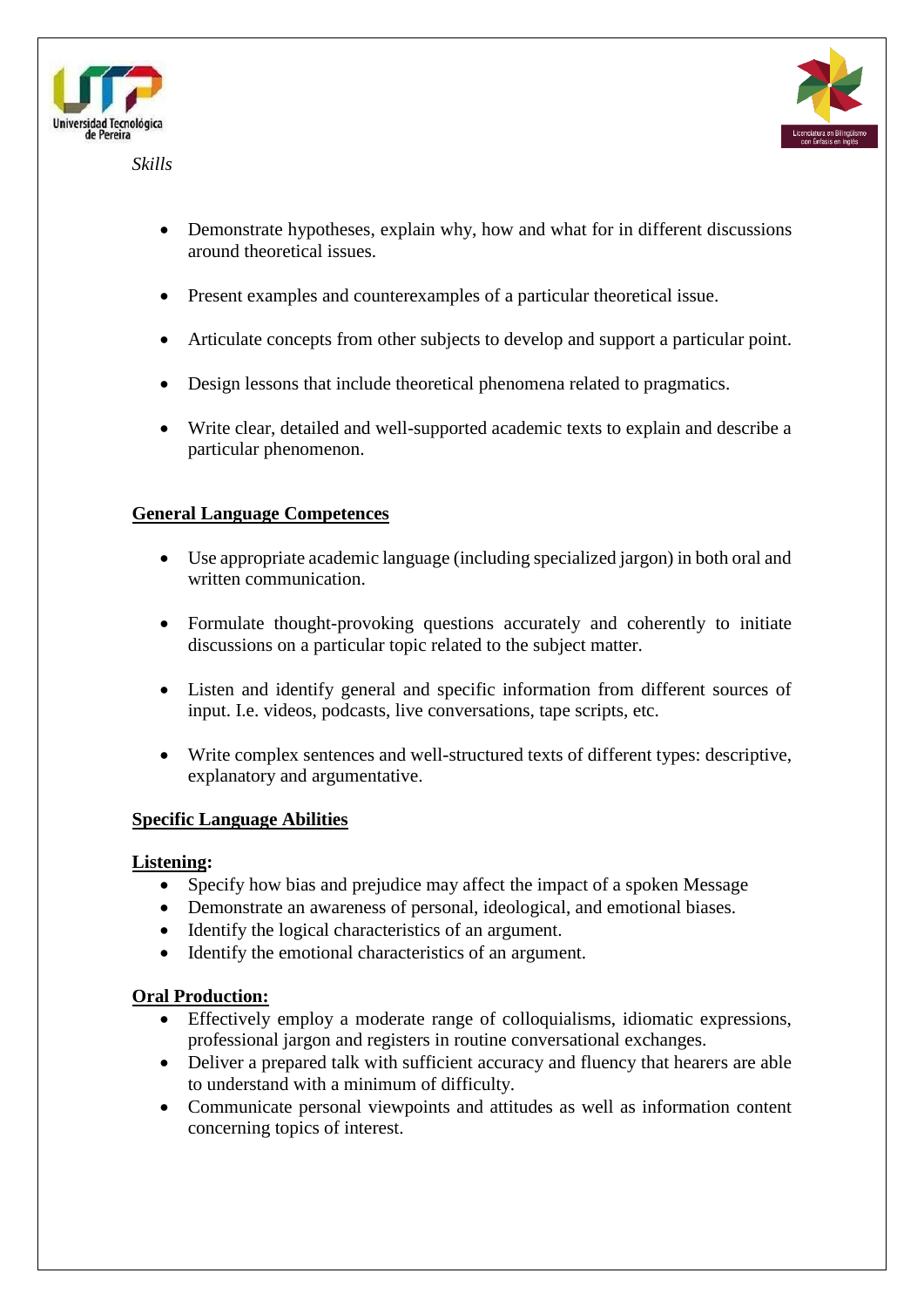



## **Writing:**

- Can write a repertoire of basic language which enables students to deal with everyday situations with predictable content.
- Has a sufficient range of language to be able to give clear descriptions, express viewpoints and develop simple arguments.

#### **Reading:**

- Read comprehensibly different types of texts.
- Show a satisfactory level of comprehension on informative, descriptive and narrative texts related to this field of interest, by using a wide variety of reading strategies.
- The performance of these linguistic competences will be evaluated throughout the course.
- Identify key words and use co-text and contextual information to understand their meaning.

### **Methodology**

The methodology implemented in the course will be based on a series of pedagogical models that include a mixture of input sessions, guided discussions, student's presentations, written reports, micro teaching activities, etc. These models are described below:

**Content-based Approach:** Learners develop communicative skills (listening, reading, speaking, and writing) and are aware of structural aspects of the language through exposure to theoretical input based on Semantics and Pragmatics. Students will participate in activities such as: workshops, interviews, class discussions and debates (collaborative activities), summarizing, note taking, extracting key information, etc.

**Humanistic Approach:** The basis of the Humanistic Approach is shifting the focus in education from teaching to learning so that the teacher is no longer the focal point in class but someone who facilitates the process of education. By means of reading assignments, classroom discussion and written tasks, students incorporate skills and concepts presented in the course into individual processes of intellectual, emotional, and spiritual growth that empower them to make positive, meaningful contributions to society. In-class and out-of class activities aim to present English in ways that promote student's affective engagement with the language, respond to their needs and interests, and maximize opportunities to use English to communicate information, feelings and ideas.

**Critical Reflection:** Critical Reflection helps students by creating new understanding of the social, political, professional, economic and ethical issues that support or constrain one's actions. It allows students to learn from mistakes, examine actions, evaluate them, propose solutions, revise and plan continually.

**Socio-constructivism:** Students complete graded in-class and out-of-class tasks, and select from a variety of optional, independent activities according to their interests, needs, and individual learning styles. Work is evaluated taking into account students'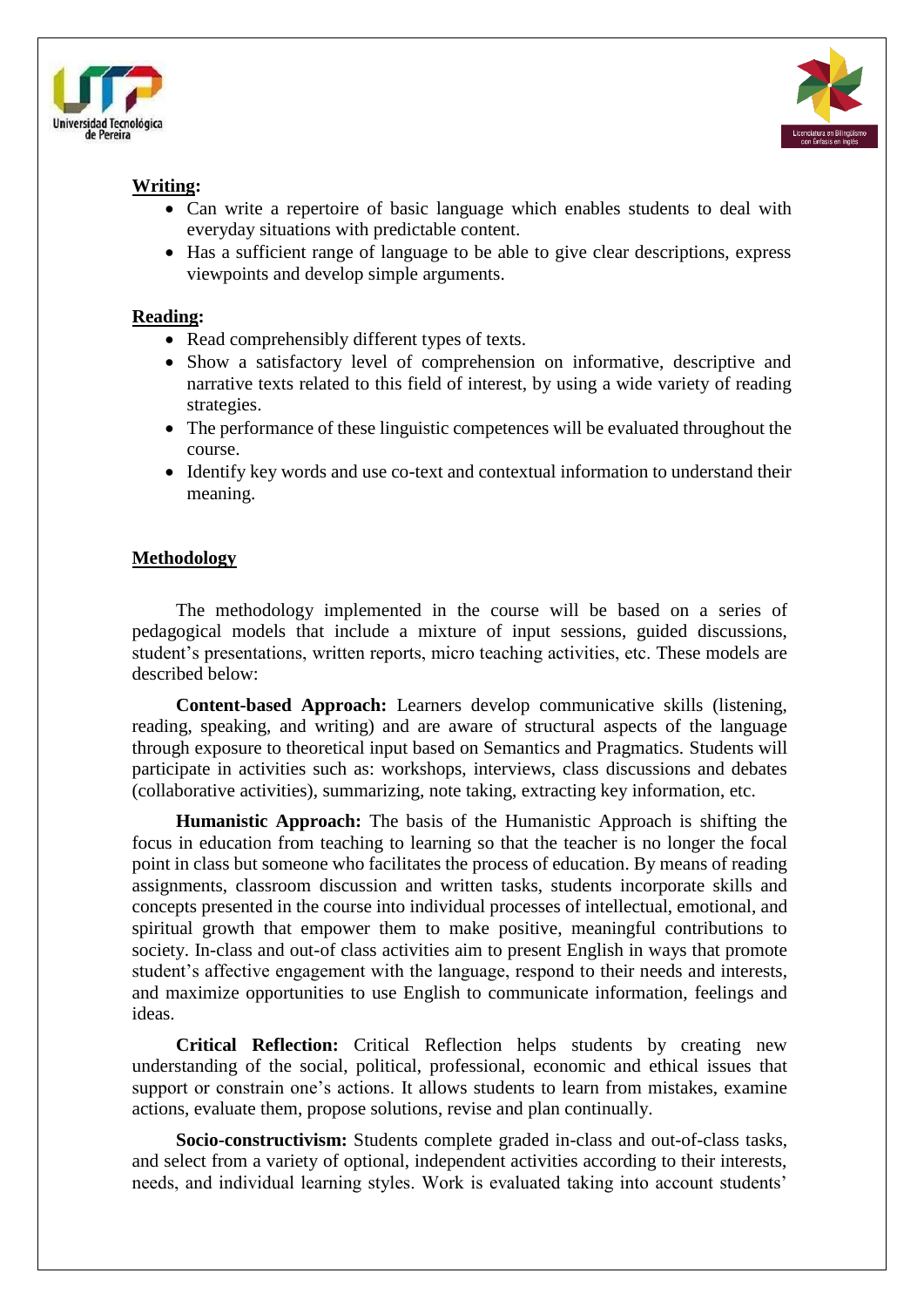



assimilation of skills and concepts into diverse, personalized, individualized models of the English language and EFL pedagogy.

#### **Task-based approach:**

Students are expected to develop their language competences through the development of different real-life and pedagogical tasks.

The methodological procedures to be carried out in the classrooms will align not only with the themes chosen for the class, but also with the pedagogical tasks that future English teachers are and will be exposed to in their academic and professional lives (writing papers, structuring a research proposal, designing lessons, etc). It is true that the students of the Licenciatura are not involved in a second language context. However, it is important to clarify that they do perform tasks in their day by day that require the use of their language skills in informal and in academic scenarios.

## **ASSESSMENT AND EVALUATION**

The course is intended to promote self-assessment and autonomy. Written exams will be given based on the materials discussed during the class sessions and in relation to homework tasks. Oral presentations will also be part of the assessment as well as written tasks. Students are also allowed to self-assess their performance as well as that of their peers. Discussion and reflection will contribute to evaluate not only the course itself, but also the materials and the performance of both learners and teacher.

Each class will be guided by the assigned readings. Therefore, **students should read all assigned material prior to class.** In the classroom, students will be responsible for participating and reflecting on the issues presented.

IMPORTANT: Language will be graded in all the tasks, exams, and activities done in the Pragmatics course. Rubrics and percentages will be shared with all students prior to performing each of the tasks.

| Item                                     | Percentage |
|------------------------------------------|------------|
| First partial exam                       | 20%        |
| Second partial exam                      | 25%        |
| In and out of class work: Part 1         | 10%        |
| In and out of class work: Part 2         | 15%        |
| Final Task:                              | 30%        |
| 1. Conversation Analysis (Paper)         | (75%)      |
| Pedagogical Proposal: Class Design<br>2. | (25%)      |

Students will be asked to keep a journal for reflection regarding the pedagogical component of the sessions. What does it take to plan a lesson? What went well? What did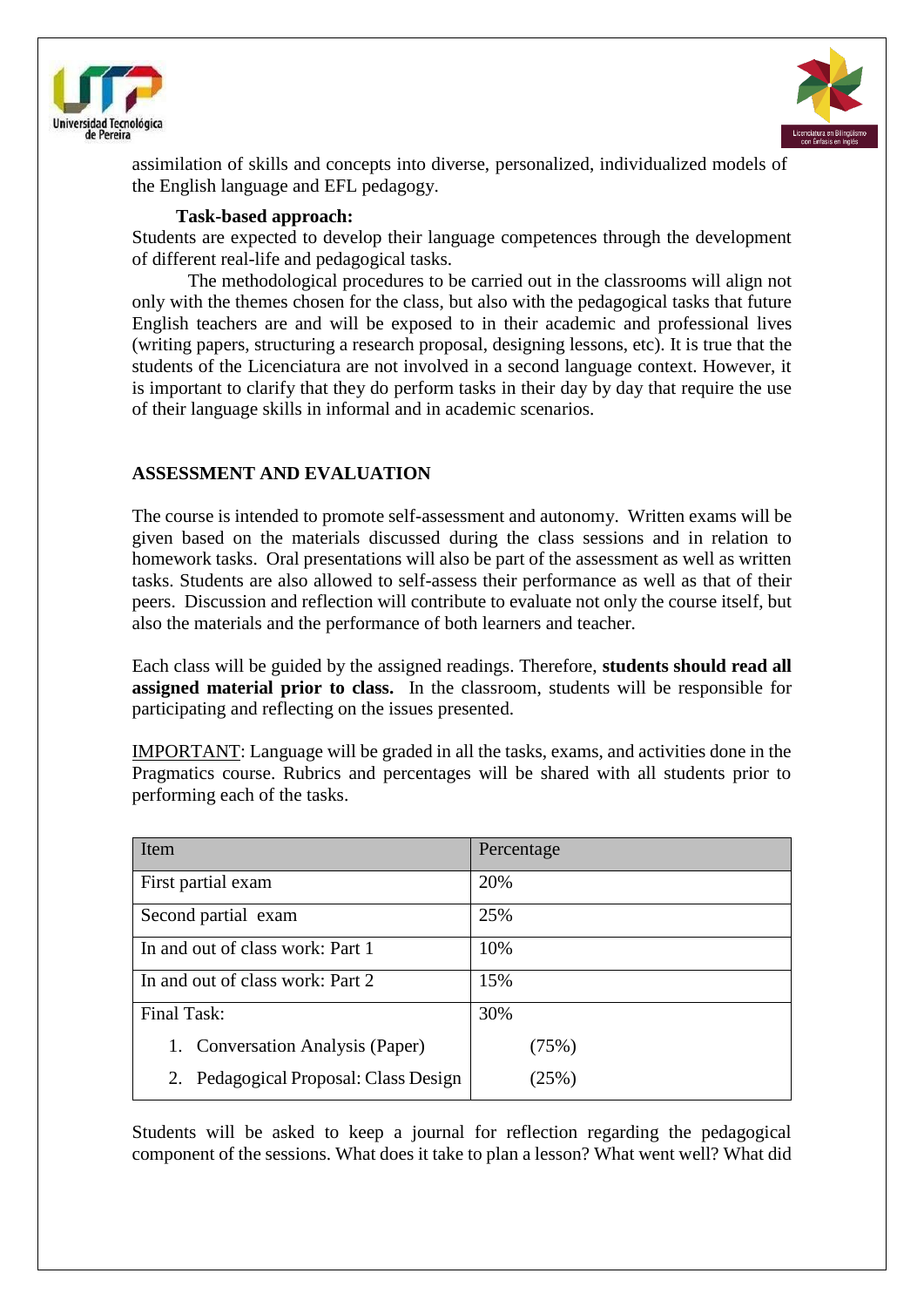



not go well? What would you do differently? These reflective practices will be graded as part of in and out of class work.

# **List of Contents**

| Week #                          | <b>Reading/Chapter</b>                        | <b>Source</b>                       |
|---------------------------------|-----------------------------------------------|-------------------------------------|
| 1                               | <b>Course's Introduction and ground Rules</b> | <b>NA</b>                           |
| Feb 6th                         | Diagnostic Overview of general concept        |                                     |
| 2                               | Introduction to semantics and pragmatics      | Yule, G. (1998). Pragmatics. Oxford |
| $\mathbf{Feh}$ 13 <sup>th</sup> | Syntax, semantics, and pragmatics             | University Press.                   |
|                                 | Regularity                                    |                                     |
|                                 | The pragmatics wastebasket                    |                                     |
|                                 |                                               |                                     |
| $\overline{\mathbf{3}}$         | <b>Deixis and distance</b>                    | Yule, G. (1998). Pragmatics. Oxford |
| Feb 20th                        | Person deixis                                 | University Press.                   |
|                                 | Spatial deixis                                |                                     |
|                                 | Temporal deixis                               |                                     |
|                                 | Deixis and Grammar                            |                                     |
| $\boldsymbol{4}$                | <b>Reference and Inference</b>                | Yule, G. (1998). Pragmatics. Oxford |
| Feb 27th                        | Referential and attributive uses              | University Press.                   |
|                                 | Names and referents                           |                                     |
|                                 | The role of co-text                           |                                     |
|                                 | Anaphoric reference                           |                                     |
| 5                               | <b>Presuppositons and entailment</b>          | Yule, G. (1998). Pragmatics. Oxford |
| March 6th                       | Presupposition                                |                                     |
|                                 | Types of presupposition                       | University Press.                   |
|                                 |                                               |                                     |
|                                 |                                               |                                     |
|                                 |                                               |                                     |
| 6                               | 1 <sup>st</sup> Partial Exam                  | 1 <sup>st</sup> Partial Exam        |
| <b>March</b>                    | Chapters 1 - 4                                | <b>Chapters 1 - 4</b>               |
| 13 <sub>h</sub>                 |                                               |                                     |
| 7                               | <b>Revision of Exam Results</b>               | Yule, G. (1998). Pragmatics. Oxford |
| March                           |                                               | University Press.                   |
| 20 <sub>th</sub>                | <b>Cooperation and implicature</b>            |                                     |
|                                 | The cooperative principle                     |                                     |
|                                 | Hedges                                        |                                     |
|                                 | (until page 40 – Sub-title: Hedges).          |                                     |
|                                 |                                               |                                     |
| <b>Holy</b>                     | Holy Week - March 27th                        | <b>Holy Week - March 27th</b>       |
| $Week -$<br><b>March</b>        | (NO CLASS)                                    | (NO CLASS)                          |
| 27 <sub>th</sub>                |                                               |                                     |
| 9                               | Speech acts and events                        | Yule, G. (1998). Pragmatics. Oxford |
| April 3rd                       | Speech acts                                   |                                     |
|                                 | <b>IFIDs</b>                                  | University Press.                   |
|                                 |                                               |                                     |
|                                 | <b>Introducing Guidelines to Final Paper-</b> |                                     |
|                                 | Essay.                                        |                                     |

*Note: The following schedule might be subject to modification.*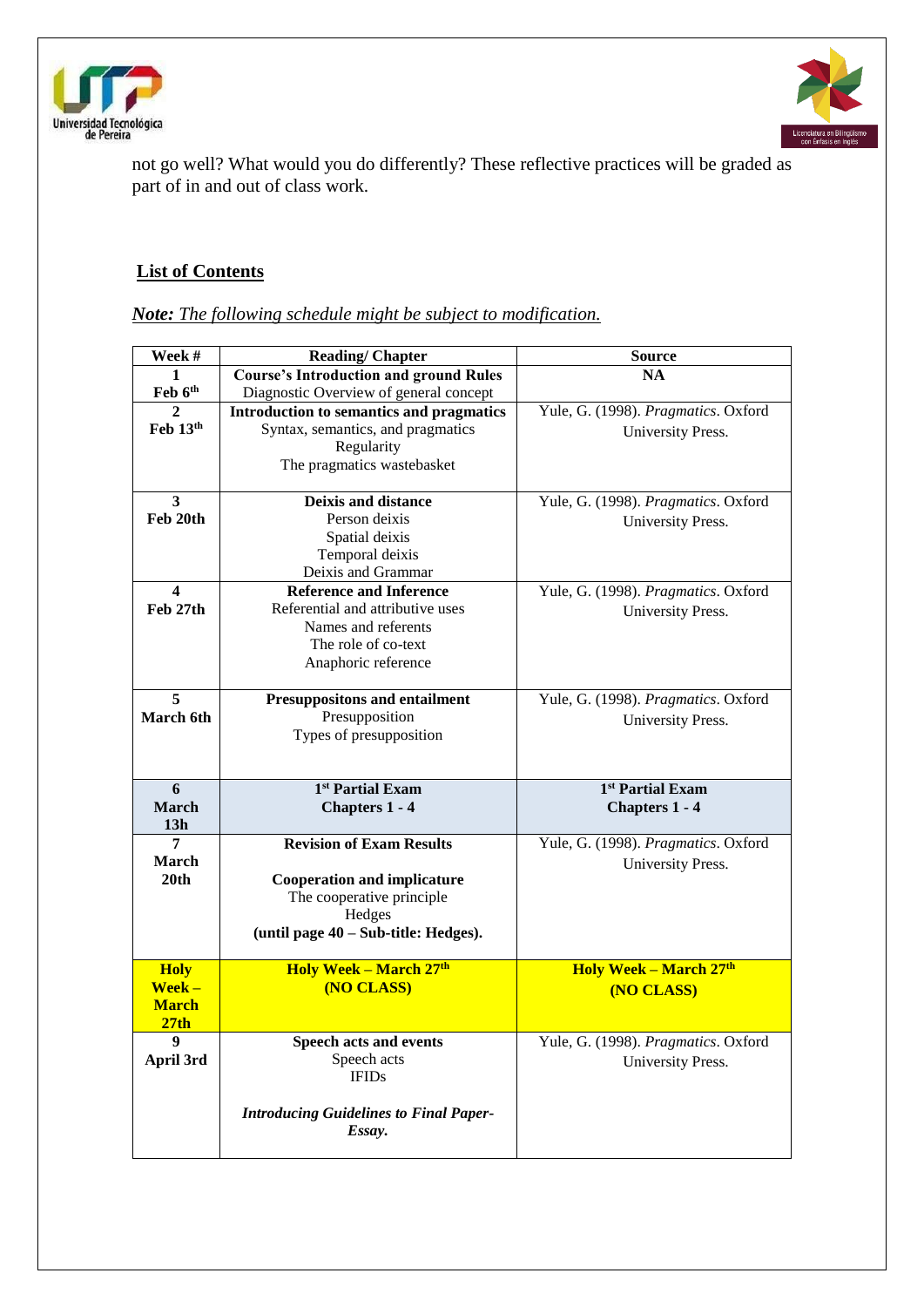



| 10              | Chapter 6.                                                                       | Yule, G. (1998). Pragmatics. Oxford                   |
|-----------------|----------------------------------------------------------------------------------|-------------------------------------------------------|
| April 10th      | Felicity conditions                                                              | University Press.                                     |
|                 | The performative hypothesis                                                      |                                                       |
|                 | Speech act classification                                                        |                                                       |
|                 | Direct and indirect speech acts                                                  |                                                       |
|                 | Speech events                                                                    |                                                       |
|                 |                                                                                  |                                                       |
|                 | Selecting Corpus and theory for data                                             |                                                       |
|                 | analysis.                                                                        |                                                       |
| 11              | <b>Conversation and preference structure</b>                                     | Yule, G. (1998). Pragmatics. Oxford                   |
| April 17th      | Conversation analysis                                                            | University Press.                                     |
|                 | Pauses, overlaps, and backchannels                                               |                                                       |
|                 | Conversational style                                                             |                                                       |
|                 | Adjacent pairs                                                                   |                                                       |
| 12              | <b>Intercultural awareness</b>                                                   | Coperias, Aguilar, M.J. (2007). Dealing               |
| April 24th      |                                                                                  | with<br>intercultural<br>communicative                |
|                 |                                                                                  | competence in the foreign<br>language                 |
|                 |                                                                                  | classroom. Chapter 4.                                 |
|                 | <b>Teaching Culture</b>                                                          | Snow, D. (2007). From language learner                |
|                 |                                                                                  | to language teacher. An introduction to               |
|                 | What is Culture?                                                                 | teaching English as a foreign language.               |
|                 |                                                                                  |                                                       |
|                 | <b>Revision of First Draft - Essay</b>                                           | Chapter 12. TESOL.                                    |
| 13              | <b>Second Partial Exam</b>                                                       | <b>Second Partial Exam</b>                            |
| May 1st         | Chapters 5 - 9                                                                   | Chapters 5 - 9                                        |
| 14              | <b>MEN</b> – Pragmatics                                                          |                                                       |
| May 8th         | <b>Intercultural Competence</b>                                                  | <b>MEN</b>                                            |
|                 |                                                                                  |                                                       |
|                 | <b>Lesson Planning and class design</b><br>(Estándares básicos de competencia en | Estándares Básicos de Competencia - El<br><b>RETO</b> |
|                 | lengua extranjera)                                                               |                                                       |
| 15              | <b>Oral Proposals</b> (Micro-teachings)                                          | <b>MEN</b>                                            |
| May 15th        |                                                                                  | Estándares Básicos de Competencia - El                |
|                 |                                                                                  | <b>RETO</b>                                           |
| $\overline{16}$ | <b>Oral Proposals</b> (Micro-teachings)                                          | <b>MEN</b>                                            |
| May 22nd        |                                                                                  | Estándares Básicos de Competencia - El                |
|                 |                                                                                  | <b>RETO</b>                                           |
| 17              | <b>Final Paper Delivery</b>                                                      |                                                       |
| June (4th       | (Conversation Analysis)                                                          | <b>NA</b>                                             |
| $-8th$ )        |                                                                                  |                                                       |
|                 | Course Wrap up and Final grades revision                                         |                                                       |